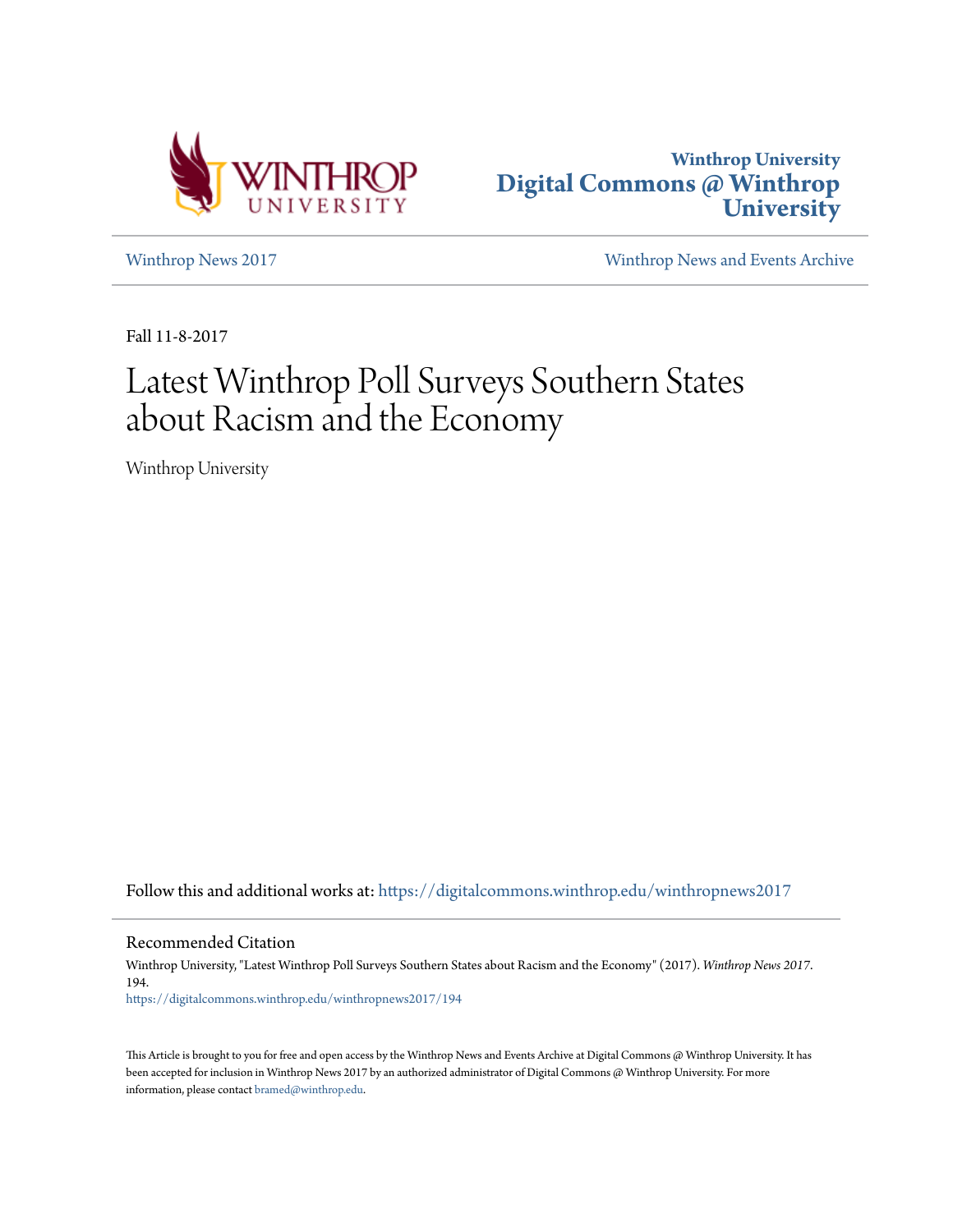

WINTHROP UNIVERSITY

**AFFAIRS ATHLETICS GIVING**

**ABOUT ADMISSIONS & AID ACADEMICS STUDENT**

「验費」 **O** SHARE

All News

Archives

RSS News Feeds

Winthrop in the News

# 11/08/2017 **Latest Winthrop Poll Surveys Southern States about Racism and the Economy**

# **Quick Facts**

**For this latest Winthrop Poll, callers surveyed** 830 residents in 11 Southern states by landline and cell phones between Oct. 22 and Nov. 5. **The Southern states are Alabama, Arkansas,** Florida, Georgia, Louisiana, Mississippi, North Carolina, South Carolina, Tennessee, Texas and Virginia.



ROCK HILL, SOUTH CAROLINA – Southern black residents are more likely to be religious than white residents, according to the latest Winthrop Poll, given in 11 Southern states, but are less likely to believe that America was founded as an explicitly Christian nation.

Three-fourths of blacks surveyed said religion is important in their lives. Yet fewer blacks than whites agreed on the religious principles that the United States was founded on. Poll Director Scott Huffmon suggested several possible interpretations,

"African Americans, who tend to be more devout in their Christianity, may not connect their religious beliefs to their historical beliefs, or they may see the United States as founded on slavery, which is inherently unChristian. Irrespective, this finding warrants more research."

The latest Winthrop Poll asked residents about their attitudes toward race, religion, Confederate monuments and the economy, among other issues. The Southern state residents contacted were Alabama, Arkansas, Florida, Georgia, Louisiana, Mississippi, North Carolina, South Carolina, Tennessee, Texas and Virginia.

CLICK HERE FOR QUESTIONS AND ANSWERS. More extensive poll questions and poll results will be released in the next month.

### **RACE PERSPECTIVES**

Overwhelmingly, Winthrop Poll respondents of all races across the South said all races should be treated equally, and that America should protect and preserve its multi-cultural heritage.

Yet both whites and blacks felt uneasy regarding their relative safety and position in the country. When asked if white people were under attack, 46% of whites agreed or strongly agreed. And more than three-fourths of black respondents said racial minorities are currently under attack in the United States.

When asked if America must protect and preserve its **White European heritage**, 30% of all respondents agreed, while more than half disagreed or strongly disagreed.

**Interracial marriage** seems to have grown in acceptance across the region. Half of the respondents strongly disagreed that marriage should only be allowed between people of the same race. Southerners also were united in saying that people of different races should be free to live wherever they choose.

Respondents seem frustrated that **"political correctness"** threatens the liberty of Americans to speak their minds. Around two-thirds of residents said they agreed or strongly agreed.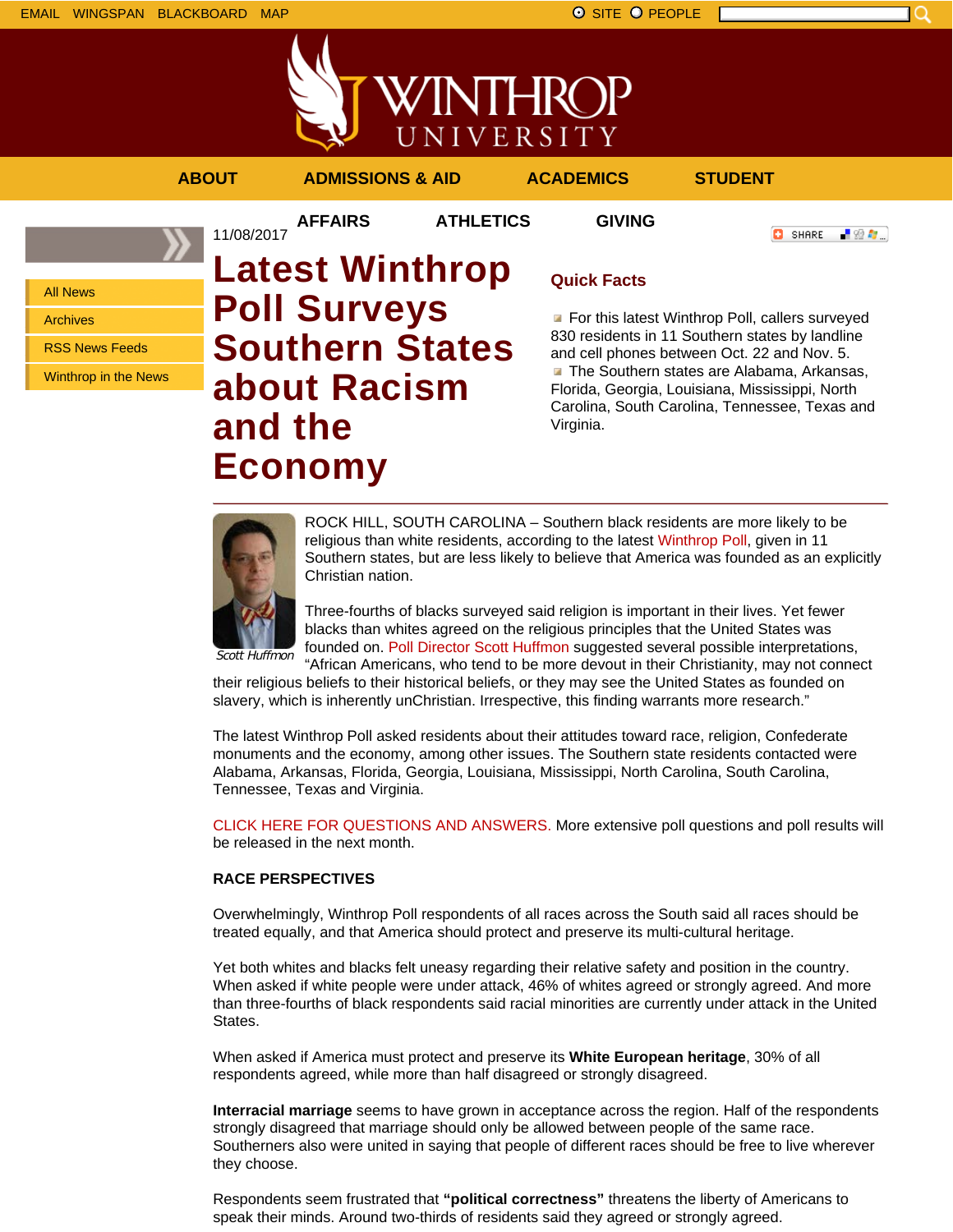#### **CONFEDERATE MONUMENTS**

With hundreds of monuments standing across the country in parks and outside government offices, the majority in the South, many politicians have pushed for the removal of statues, memorials, and other monuments that celebrate Civil War era figures. The Winthrop Poll asked residents what should be done with the statues commemorating Confederate War "heroes," or **memorials to Confederate soldiers who died during the Civil War**.

Forty-three percent of Southerners said to leave the memorials to those who died in the Civil War just as they are, while one-fourth said add a plaque for context and historical interpretation, while another one-fourth said to move them to a museum. Half of the black respondents said they should be moved to a museum.

As far as statues honoring **Confederate war heroes**, residents were less supportive. Forty percent said to leave them where they are, 24% said add a plaque and 27% said to move them to a museum. Nearly half of blacks said to move them to a museum, while a fourth said to remove them completely.

#### **SOUTHERN ATTITUDES**

When poll respondents hear someone referred to as Southern, almost three quarters imagine that person to be close to their family. More than half think of the hypothetical "Southerner" as religious, though whites were more likely to say that than blacks. They also don't think of Southerners as racists – only 15% said yes. A fourth of black respondents said they think of Southerners as racists.

#### **ECONOMY AND OPPORTUNITY**

More than 60% of Winthrop Poll respondents in the South said our country is headed in the wrong direction. Yet more than two thirds of Southern residents said our country's economy is very good or fairly good.

More than half (54%) think the economic conditions in the country as a whole are moving in a positive direction, though 63% of blacks said they were getting worse and 57% of all respondents described their own financial situation as good or excellent.

Southerners said the **most important problem facing our country** is racism, followed by politicians/government, President Donald Trump, and the economy. Black residents were more than twice as likely to list racism as the most important problem, followed closely by Trump.

Black Southerners also think that all people in the United States do not have an equal chance to succeed if they work equally hard: 61% of whites said yes, while 65% of blacks said no. And 60% of blacks strongly agreed that generations of slavery and discrimination make it difficult for blacks to work their way out of the lower class.

#### **POLITICS AND MOVEMENTS**

Winthrop Poll respondents also were asked about political parties, movements and symbols as judged by a **"feeling thermometer"** where ratings closer to 100 mean you feel positive and warm whereas ratings closer to 0 mean you feel negative and cold toward groups or persons. Those responses below a 50 rating were regarded as unfavorable, 50 as neutral and above 50 were regarded positive or warmly.

Here are some highlights – mean "Feeling Thermometer" Score:

Republican Party, all respondents, 47.5; white, 52.1; black, 31.6 Democratic Party, all, 46.1; white, 41; black, 63.7 Antifa movement, all, 25.5; white, 21; black, 42 Black Lives Matter, all, 43; white, 35.4; black, 70 White supremacists, all, 7.5; white 6.6; black, 7.9 Confederate flag, all, 42.8; white, 49.9; black, 16.5

#### **METHODOLOGY**

For this latest Winthrop Poll, callers surveyed 830 residents in 11 Southern states by landline and cell phones between Oct. 22 and Nov. 5. The Southern states are Alabama, Arkansas, Florida, Georgia, Louisiana, Mississippi, North Carolina, South Carolina, Tennessee, Texas and Virginia. Results which use all respondents have a margin of error of approximately +/- 3.4% at the 95% confidence level. Subgroups have higher margins of error. Margins of error are based on weighted sample size.